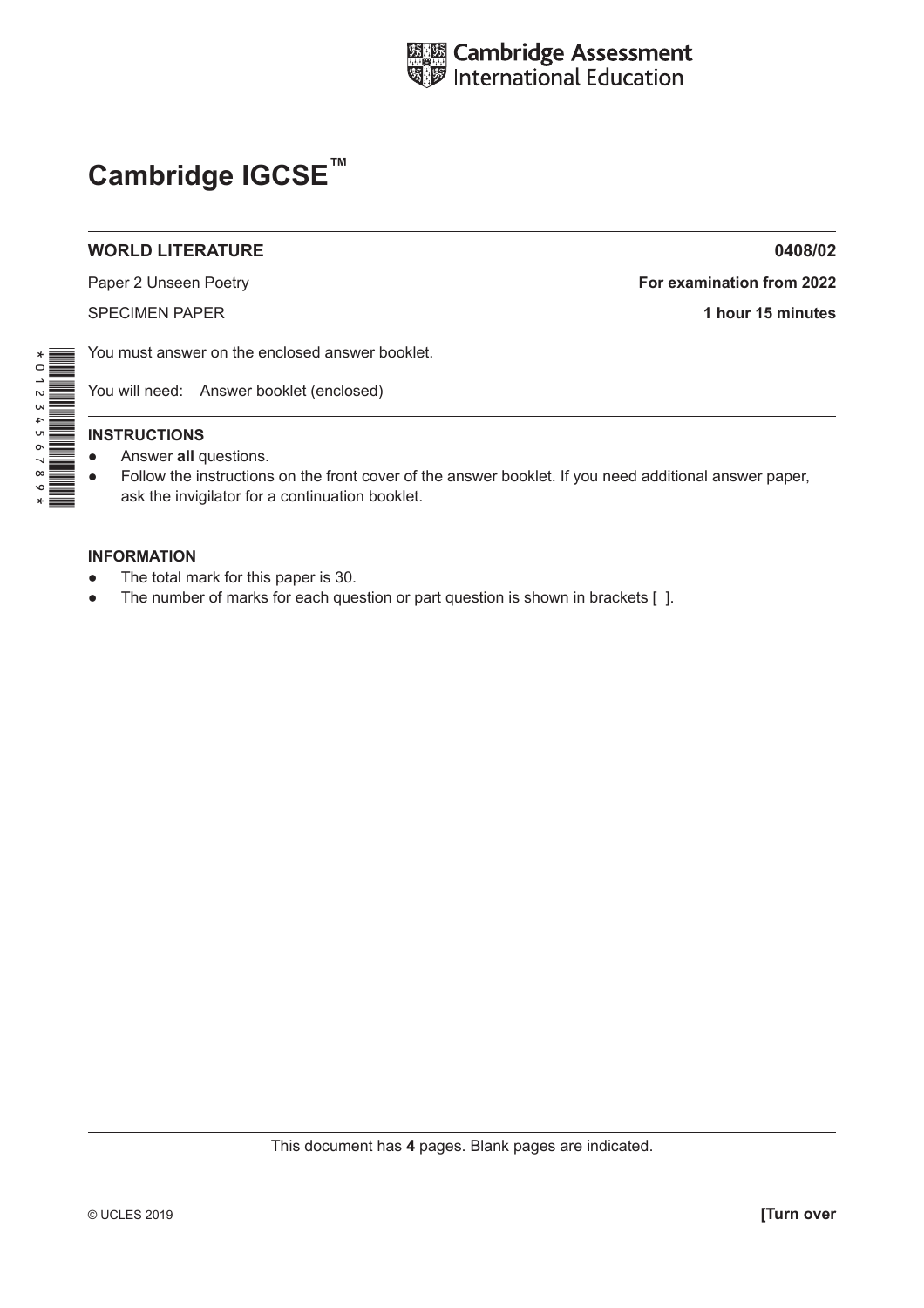**Question 1** Read carefully the poem which describes the morning newspaper being delivered to the poet's apartment.

| The Man Who Delivers My Paper                                                                                                                                                                                |         |
|--------------------------------------------------------------------------------------------------------------------------------------------------------------------------------------------------------------|---------|
| In the half light, while one world<br>is tearing away from another,<br>he comes down the hall, laboriously,<br>as if knee-deep in water.                                                                     |         |
| He leaves at my door the one<br>gift he can give:<br>the weather, stock reports,<br>the death of a stranger,<br>a child tossed into the rapids,<br>assassins, rumors,                                        | 5<br>10 |
| rumblings in Santiago,<br>a woman who had one too many,<br>a man who missed by a hair.                                                                                                                       |         |
| He sets it down gently<br>as if it were a newborn<br>or a thing he made with his hands<br>like a bomb.                                                                                                       | 15      |
| Something passes over my dreams<br>dropping its shadow.<br>He goes with a lighter step than before.<br>It's as if he's clearing his conscience.<br>With each paper he leaves<br>he grows sweeter, more pure. | 20      |
| When I open the door there it is $-$<br>indisputably mine.<br>I could nudge it with my foot<br>to another door, but what good would that do?<br>One way or the other                                         | 25      |
| news keeps reaching me.<br>I could shut myself in, but my phone<br>would never stop ringing.<br>Voices would whisper<br>their secrets, their guilty desires.                                                 | 30      |
| So I take it in my hands,<br>unstring and read it,<br>my catalog of last night's crimes.<br>You see? Just when you think you've lost<br>the last of your innocence,                                          | 35      |

you lose more.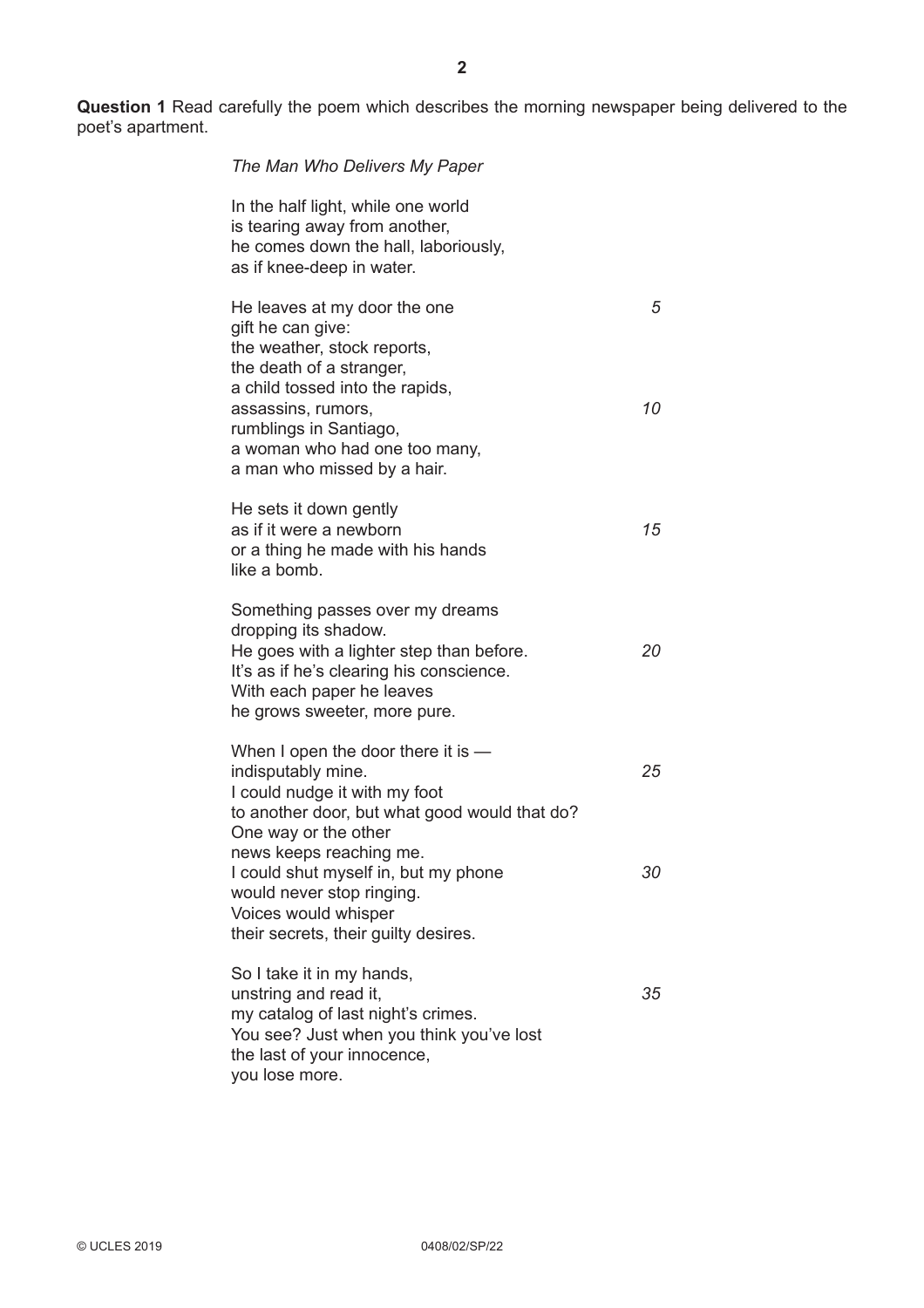- **(a)** How does the poet strikingly convey her thoughts and feelings about the delivery man and the newspaper? [15]
- **(b)** How does the poet convey the effect the news has on her? [15]